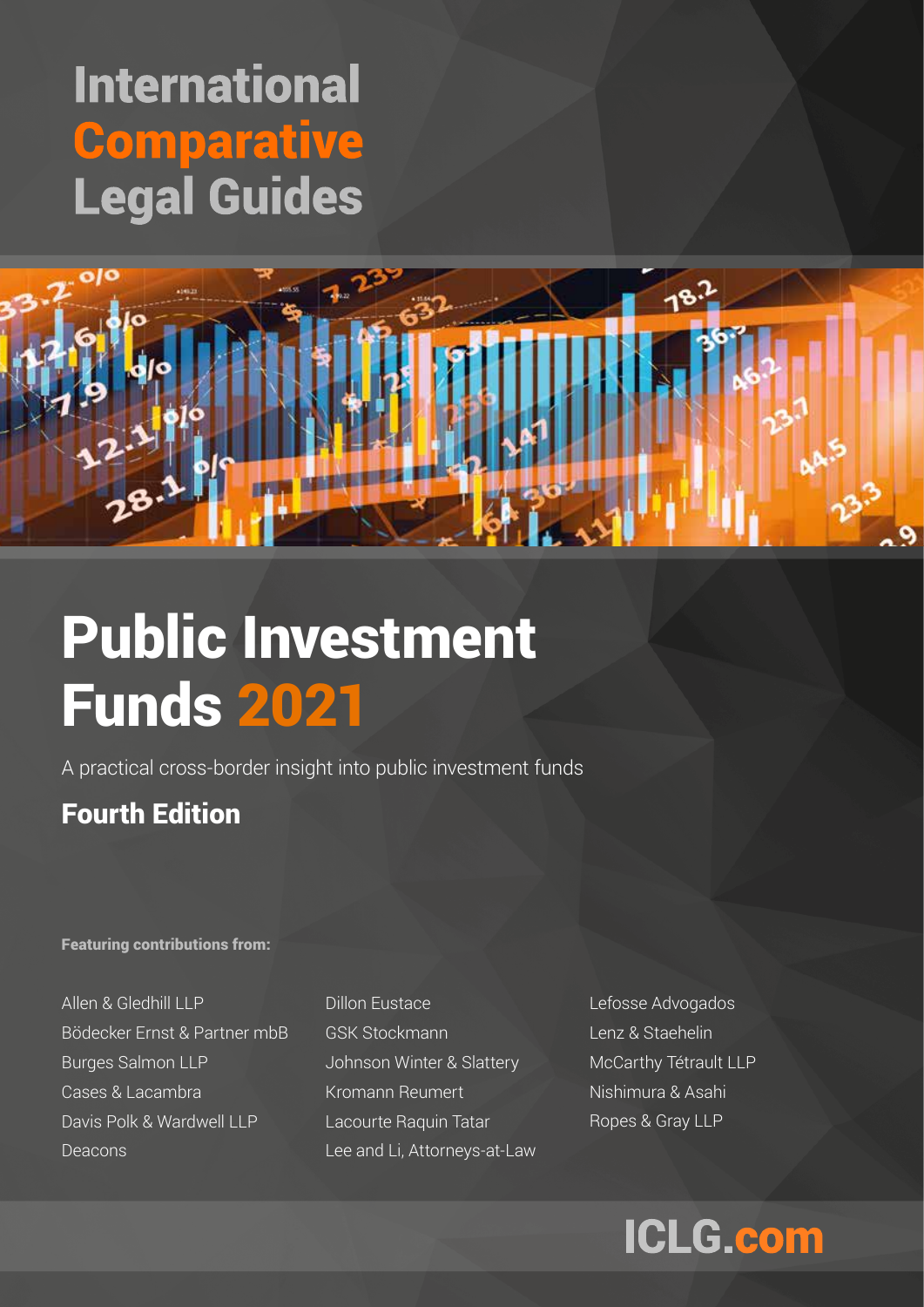## Expert Analysis Chapters



The Current State of U.S. Public Cryptocurrency Funds Gregory S. Rowland & Trevor I. Kiviat, Davis Polk & Wardwell LLP

6

Credit Facilities for Registered Investment Funds Alyson Gal & Andrew Hogan, Ropes & Gray LLP

## Q&A Chapters



Cases & Lacambra: Miguel Cases Nabau & Laura Nieto Silvente

<sup>19</sup> Australia Johnson Winter & Slattery: Austin Bell & Andy Milidoni

#### 28 Brazil

Lefosse Advogados: André Mileski & Sérgio Machado

#### <sup>33</sup> Canada

McCarthy Tétrault LLP: Sean D. Sadler, Nigel P.J. Johnston & Cristian O. Blidariu

<sup>39</sup> Denmark Kromann Reumert: Jacob Høeg Madsen, Louise Grøndahl Nielsen & Jakob Steiner

<sup>46</sup> France Lacourte Raquin Tatar: Damien Luqué & Martin Jarrige de la Sizeranne

#### <sup>53</sup> Germany

Bödecker Ernst & Partner mbB: Dr. Carsten Bödecker & Harald Kuhn

<sup>59</sup> Hong Kong

Deacons: Alwyn Li & Lawson Tam

<sup>66</sup> Ireland Dillon Eustace: Emmet Quish & Hannah Fenlon



Nishimura & Asahi: Yusuke Motoyanagi & Daisuke Fujisaki

#### Luxembourg GSK Stockmann: Dr. Marcel Bartnik & 78



#### 84 **Singapore**

Allen & Gledhill LLP: Sarah Teo, Sunit Chhabra, Francis Mok & Jonathan Lee

#### 93 Spain

Cases & Lacambra: Ignacio Ramos & Ignacio Hervás

#### Switzerland 99

Lenz & Staehelin: Shelby R. du Pasquier & Maria Chiriaeva

### Taiwan





122

United Kingdom Burges Salmon LLP: Tom Dunn & Alex Gillespie

#### USA

Davis Polk & Wardwell LLP: Gregory S. Rowland & Sarah E. Kim

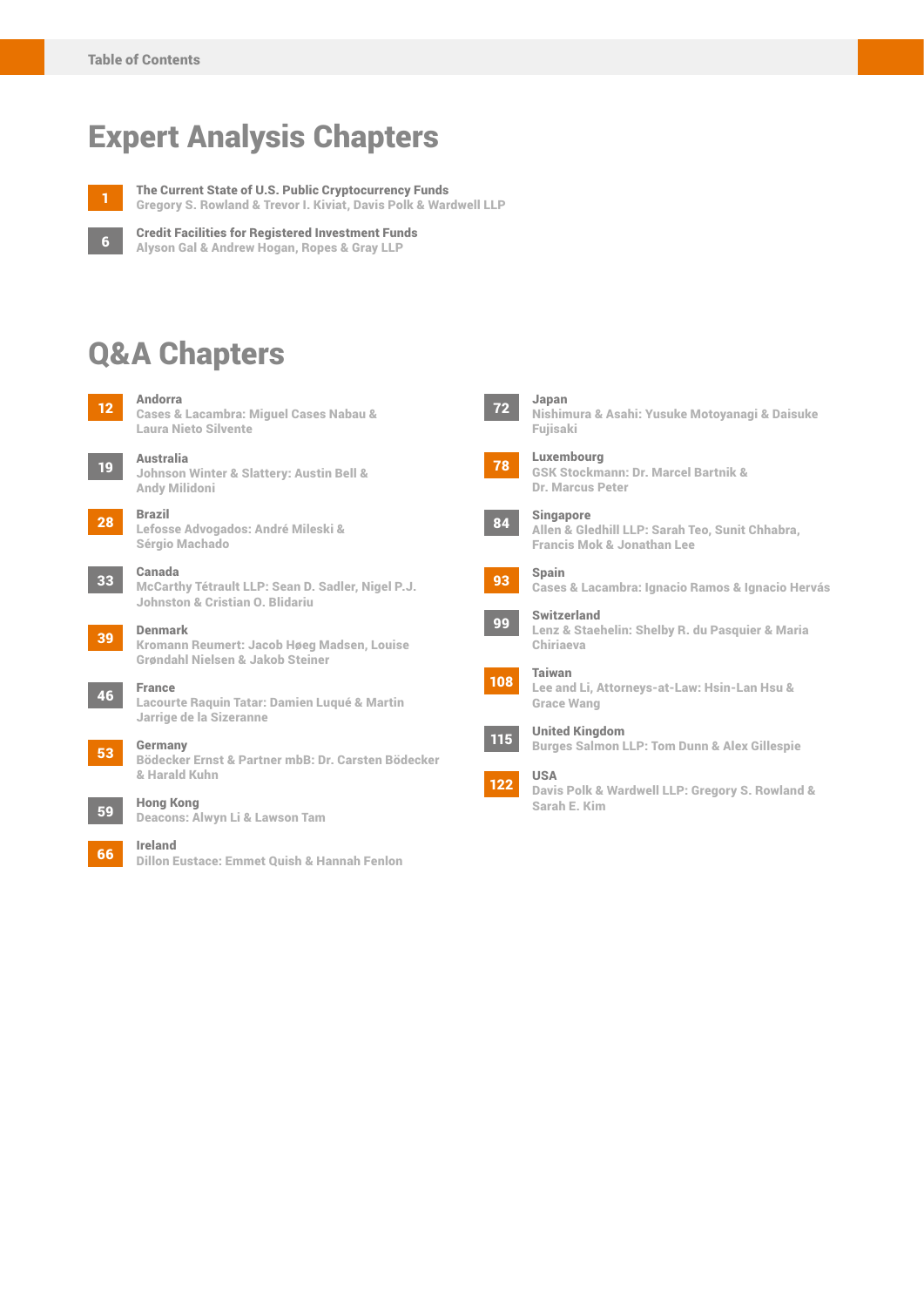### **Spain**



Cases & Lacambra

#### **Registration**

**1.1 Are funds that are offered to the public required to be registered under the securities laws of your jurisdiction? If so, what are the factors and criteria that determine whether a fund is required to be registered?**

Funds offered to the public in Spain require prior authorisation from the Spanish National Securities Market Commission (*Comisión Nacional del Mercado de Valores*, "CNMV"), the Spanish supervisory authority. Funds shall not be offered in Spain until duly authorised by the CNMV, and once the key investment information document ("KIID") and prospectus have been registered with the CNMV.

Funds already authorised in any of the EU Member States may be able to be offered on a passporting basis, which mainly requires prior communication by the relevant authority of the fund's home Member State to the CNMV, and the submission of relevant information of the fund and its management company.

As regards funds from non-EU countries, prior authorisation from the CNMV is required (which is granted on the basis of reciprocity).

Please note that this guide does not cover collective investment undertakings taking the form of companies, nor alternative investment funds.

#### **1.2 What does the fund registration process involve, e.g., what documents are required to be filed?**

A distinction shall be made between (i) funds incorporated in Spain, and (ii) funds from non-EU countries (the passporting process for funds already authorised in any of the EU Member States being similar to the ones in place in any other EU country).

In the case of funds incorporated in Spain, the registration process involves filing an application before the CNMV, which will be accompanied with the following documents: (i) the prospectus; (ii) the regulation; (iii) the KIID; (iv) a certificate of professional competence and good reputation of the fund's directors and managers; and (v) any further data, reports and information considered necessary to verify the fulfilment of the requirements and conditions for the authorisation and registration of the fund.

In case of funds from non-EU countries, the following shall be evidenced to the CNMV:

that the Spanish laws regulate the same category of fund, and that the fund itself or its management company is subject, in its home country, to specific regulations protecting the

interests of the unitholders, similar to the existing regulations in Spain;

- (ii) a favourable report from the fund's home country authority;
- (iii) the existence of proper cooperation agreements signed between the CNMV and the relevant authorities in the fund's home country; and
- (iv) that the fund's home country is not included in the GAFI's list of non-cooperative countries and territories on money laundering.

Once the aforementioned conditions are proven, the management company shall submit and register in the relevant CNMV's registry the following information: (i) the identification and domicile of the fund that is intended to be marketed in Spain; (ii) any information concerning the method of distribution of units in Spain; (iii) the fund's regulations, including the last annual report; (iv) the prospectus (or equivalent document); (v) the identification of the depositary; (vi) the fund description and any other information available to investors; and (vii) documentation evidencing that the fund or its management company are subject to the relevant regulation and statutory provisions in its home country.

#### **1.3 What are the consequences for failing to register a fund that is required to be registered in your jurisdiction?**

Marketing and distribution of units of funds to investors without prior authorisation from the CNMV constitutes a very serious infringement under Spanish Law. The sanctions that may be imposed by the CNMV to a management company in the case of infringement of the prior authorisation and registration requirements are:

- a fine, which may be, at the discretion of the CNMV: (i) between two and five times the gross profit obtained or losses avoided as a consequence of the acts or omissions in which the infraction consists, where they are quantifiable; (ii) between 10 per cent and 20 per cent of the total annual turnover of the entity, according to the most recent available accounts approved by the management body; or (iii) between EUR 5 million and EUR 6 million;
- (ii) a revocation of the authorisation with definitive exclusion of the special registers. In cases where the entity itself or the management company is a foreign institution authorised within other Member States of the European Union, the revocation will be replaced by the prohibition to operate or be marketed in Spain;
- (iii) a temporary exclusion of the non-complying entity from the special registers, for not less than two years and not more than five years;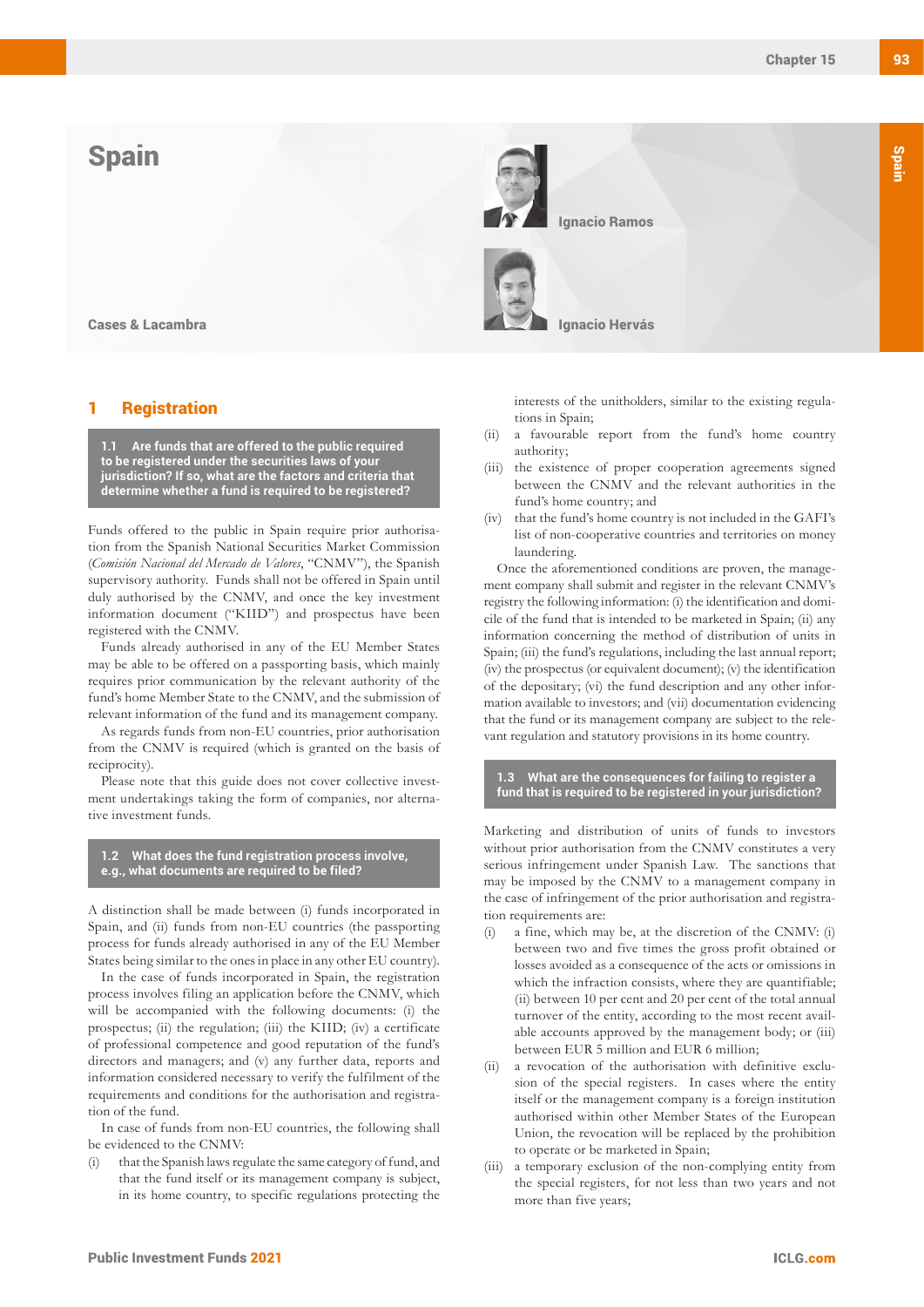- (iv) a suspension or limitation of the type or volume of transactions that the infringer may carry out for a term not exceeding five years; or
- (v) the mandatory replacement of the depositary, where appropriate.

Furthermore, other sanctions may be imposed on individuals responsible for the infringement who hold directorship or management positions:

- (i) a fine between EUR 5 million and EUR 6 million;
- (ii) removal from office, including disqualification from exercising directorship or management responsibilities, whether in the entity or in any other financial institution of the same nature for a maximum period of 10 years;
- (iii) the suspension of the exercise of their position for a period of up to three years; or
- (iv) disqualification from holding administrative or managerial positions in the same or any other financial institution of the same nature.

Moreover, a public reprimand may be imposed, including the publication of a statement in the Spanish Official State Gazette (*Boletín Oficial del Estado*), stating the identity of the infringer, the nature of the infringement and the sanctions imposed.

**1.4 Are there local residency or other local qualification requirements that a fund must meet in order to register in your jurisdiction? Or are foreign funds permitted to register in your jurisdiction?**

Please see above. Local residence and other local qualification requirements only apply for funds incorporated in Spain and funds from non-EU countries intended to be offered in Spain.

#### 2 Regulatory Framework

**2.1 What are the main regulatory restrictions and requirements that a public fund must comply with in the following areas, if any? Are there other main areas of regulation that are imposed on public funds?**

#### **i. Governance**

The Spanish statutory framework is mainly composed of Law 35/2003, of 4 November, on Collective Investment Schemes applying to open-ended funds ("Law 35/2003"), and Royal Decree 1082/2012, of 13 July, approving the Regulation for the Development of the Collective Investment Schemes Law ("RD 1082/2012").

Funds shall be managed by a management company and have a depositary. In addition, managers and directors of the fund shall be persons of good reputation and have professional competence. To evaluate professional competence, the CNMV will assess all available information on each individual.

#### **ii. Selection of investment adviser, and review and approval of investment advisory agreement**

There are no specific requirements regarding the selection of an investment adviser. However, the selected adviser must comply with the general rules under the Spanish statutory regulations regarding professional competence and good reputation requirements. The selection of the relevant investment adviser must not imply any conflict of interest for the entity.

Furthermore, and although investment advisers may only issue recommendations, they may also advise the management company on any relevant aspect, provided that they comply with the statutory provisions. Thus, the investment adviser may recommend the purchase or the selling of certain securities, when to carry out the relevant transaction and the order to be executed, etc.

The prospectus will include the legal name of any external investment adviser and all conditions regarding their engagement that may be of relevance for the unitholders, including a reference to the assessment costs that will be incurred by the fund.

#### **iii. Capital structure**

The minimum capital depends on the type of fund: (i) EUR 3 million in the case of financial funds; and (ii) EUR 9 million in the case of real estate funds.

If a financial fund is constituted by compartments, each of them shall have a minimum capital of EUR 600,000, and the aggregate of all compartments shall not be less than EUR 3 million.

If a real estate fund is incorporated by compartments, each of them shall have a minimum share capital of EUR 2.4 million, and the aggregate of all compartments shall not be less than EUR 9 million.

Moreover, the initial capital shall be entirely issued and disbursed (subject to certain particular exceptions). Furthermore, contributions for the constitution shall be made exclusively in: cash; securities admitted to trading on an official secondary market; or any other financial assets that are suitable for investment or comply with the principle of liquidity.

#### **iv. Limits on portfolio investments**

Funds shall carry out their investments in compliance with the following principles:

- (i) Liquidity: funds must have sufficient liquidity.
- (ii) Risk diversification: funds should limit the concentration of counterparty risk, thereby ensuring sufficient diversification.
- (iii) Transparency: funds must clearly define their investment profile, which will be reflected in the information they provide.

Moreover, funds must comply with the limits set out in their particular prospectus and regulation, as well as with the particular limits set out by Law 35/2003 and RD 1082/2012 for financial funds and real estate funds.

#### **v. Conflicts of interest**

Management companies shall be organised and structured in such a way that they are able to identify and avoid any potential risk that will lead to damage of the institution itself or its clients as a consequence of a conflict of interest between the management company and:

- (i) the funds it manages;
- (ii) the directors, employees or a relevant person of the management company, or someone who has a direct or indirect control relationship with the management company, the funds it manages or its investors;
- (iii) the unitholders; and
- (iv) other clients of the management company.

For such purposes, the management company must have an appropriate written policy regarding the management of conflicts of interest, according to the size of the organisation and the nature, level and complexity of its activities.

The management company shall guarantee an adequate independence and separation between those tasks and responsibilities that may eventually be considered incompatible or which could give rise to systematic conflicts of interests. The policies and procedures established in the organisation shall guarantee the existence of a regularly updated registry of those transactions and activities carried out by the management company or in its name in which a conflict of interest emerged or could potentially emerge.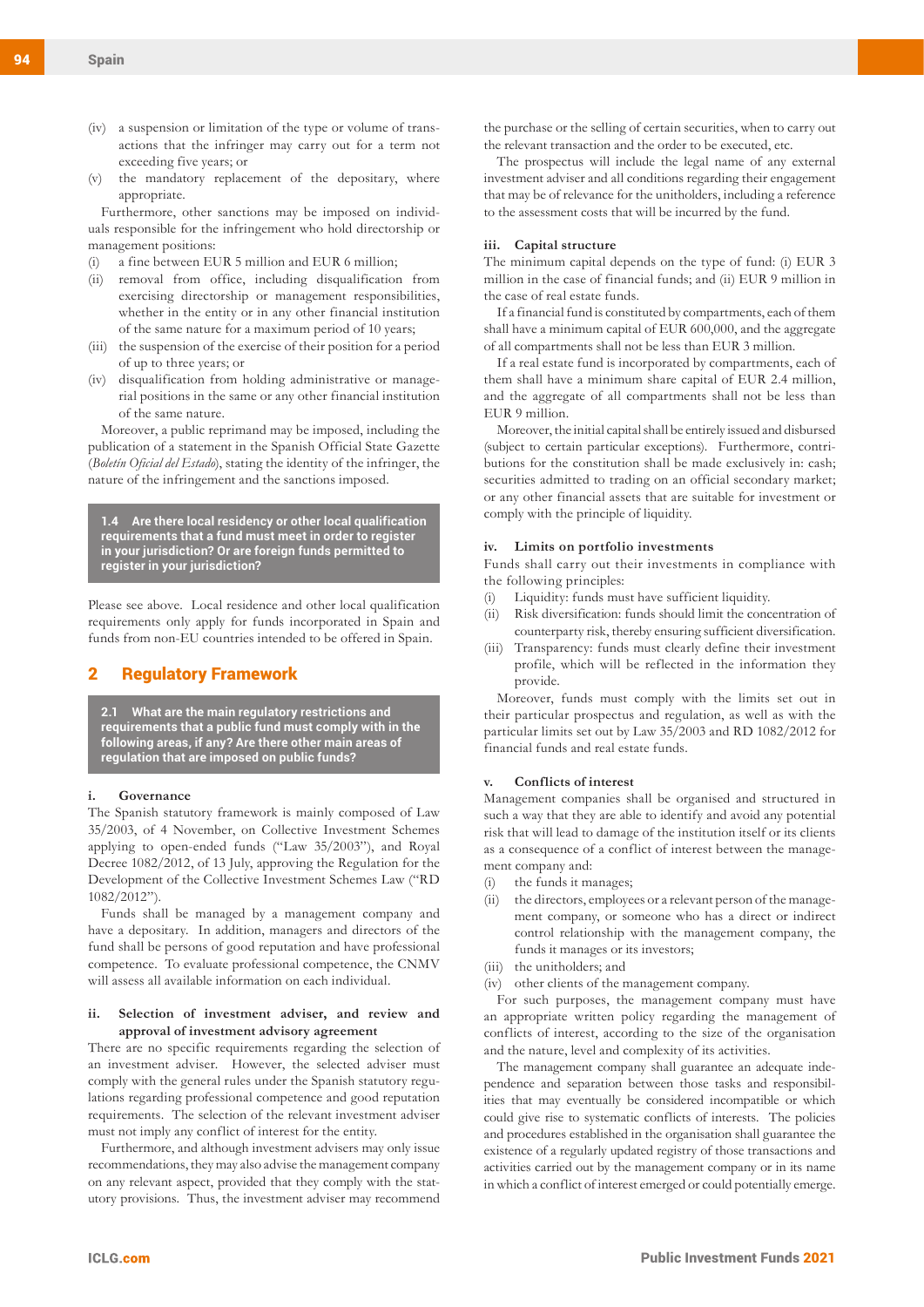#### **vi. Reporting and recordkeeping**

Regarding reporting and recordkeeping obligations, a distinction must be made between: (i) the information that must be provided and disclosed to the unitholders and public in general; and (ii) the reporting requirements to the CNMV.

The management company shall make available to its unitholders, and to the public in general, the following information and/or documentation: (i) the prospectus; (ii) the KIID; (iii) immediately, any relevant facts that may affect either the situation or performance of the entity; (iv) an annual report; (v) a semi-annual report; and (vi) two quarterly reports.

Furthermore, management companies must provide the CNMV, with respect to the fund, with: (i) information regarding the principal markets and instruments in which the management company trades on behalf of the fund; (ii) the main instruments in which the fund trades; (iii) the principal exposures and concentrations of the fund; and (iv) an annual report regarding the fund. Moreover, and on a quarterly basis, the management company must provide the CNMV with the identification of the unitholders that, during the relevant quarter, have increased, decreased, or acquired certain percentages of units (triggers set at 20%, 40%, 60%, 80% or 100%).

#### **vii. Other**

The annual accounts of the fund shall be audited.

**2.2 Are investment advisers that advise public funds required to be registered and/or regulated in your jurisdiction? If so, what does the registration process involve?**

Yes. Most frequent investment advisers to public funds are regulated investment firms (i.e. securities companies, securities agencies, portfolio management companies and independent advice companies).

Regulated investment firms are subject to an activity reservation, so they require prior authorisation from the CNMV before carrying out their activities. The request for authorisation will include the relevant statutory documentation, the activities programme and information regarding the measures and organisation of the entity. Moreover, they must be incorporated under the legal form required, have an internal code of conduct, a business plan and must comply, among others, with the minimum share capital and financial requirements, and suitability of their directors and managers. Moreover, and prior to the commencement of their activities, the regulated adviser shall be registered in both the Commercial Register and in the relevant administrative register of the CNMV.

In the case of individuals, registration in the CNMV is required.

**2.3 In addition to the requirements above, are there additional regulatory restrictions and requirements imposed on investment advisers that advise public funds?** 

There are no other requirements or restrictions from a public fund perspective, but in the rendering of investment services, investment advisers shall observe the obligations imposed by MiFID II, as implemented by Spanish Law. Particular rules may apply depending on the particularities of the investment advisers and/or structure.

**2.4 Are there any requirements or restrictions in your jurisdiction for public funds investing in digital currencies?**

Currently, digital currencies do not constitute eligible investments for public funds.

**2.5 Are there additional requirements in your jurisdiction for exchange-traded funds?**

Yes; since ETFs are traded in regulated markets, they will need to comply with the relevant market rules.

#### 3 Marketing of Public Funds

**3.1 What regulatory frameworks apply to the marketing of public funds?**

The Spanish legal framework for the marketing of public funds is mainly composed by: (i) Law 35/2003; (ii) RD 1082/2012; and (iii) the Spanish Securities Market Law, which states, in general terms, the basic conditions for marketing materials

**3.2 Is licensure with a regulatory authority required of persons (whether entities or natural persons) engaged in marketing activities? If so: (i) are there commonly available exceptions that may be relied on?; and (ii) describe the level of substantive regulation applied to licensed persons.**

Management companies that carry out marketing activities by themselves or through their own agents or representatives must submit to the CNMV their activities statement evidencing their intention together with an explanatory report on how these activities will be carried out and justifying their capacity to fulfil the requirements established by the CNMV. Once compliance with the applicable requirements has been verified, the activity may be carried out directly or through agents or representatives.

When marketing is conducted by agents or representatives, the following requirements must be fulfilled:

- (i) prior: (a) communication by the management company to the CNMV, including a specific mention stating that the relevant agent or representative complies with the professional competence and good reputation requirements; (b) registration, where applicable, in the Commercial Register; and (c) granting of the relevant power of attorney. They are also required to have the proper administrative and accounting organisation, as well as human and material resources;
- (ii) neither agents nor representatives must have a labour relationship with the company (or any of its group entities). In case of a legal person, the performance of marketing activities must be compatible with their company purpose;
- (iii) these relationships must be formalised through the granting of a power of attorney that must specify the territorial scope of action, funds included, types of clients and manner of execution of acquisitions or subscriptions and disposals or reimbursements. In addition, entities may subscribe an agreement that regulates different aspects of the representation (i.e. obligations arising from the contract, incompatibility regime, where applicable, commission billing systems and the rules of conduct for the agent or representative);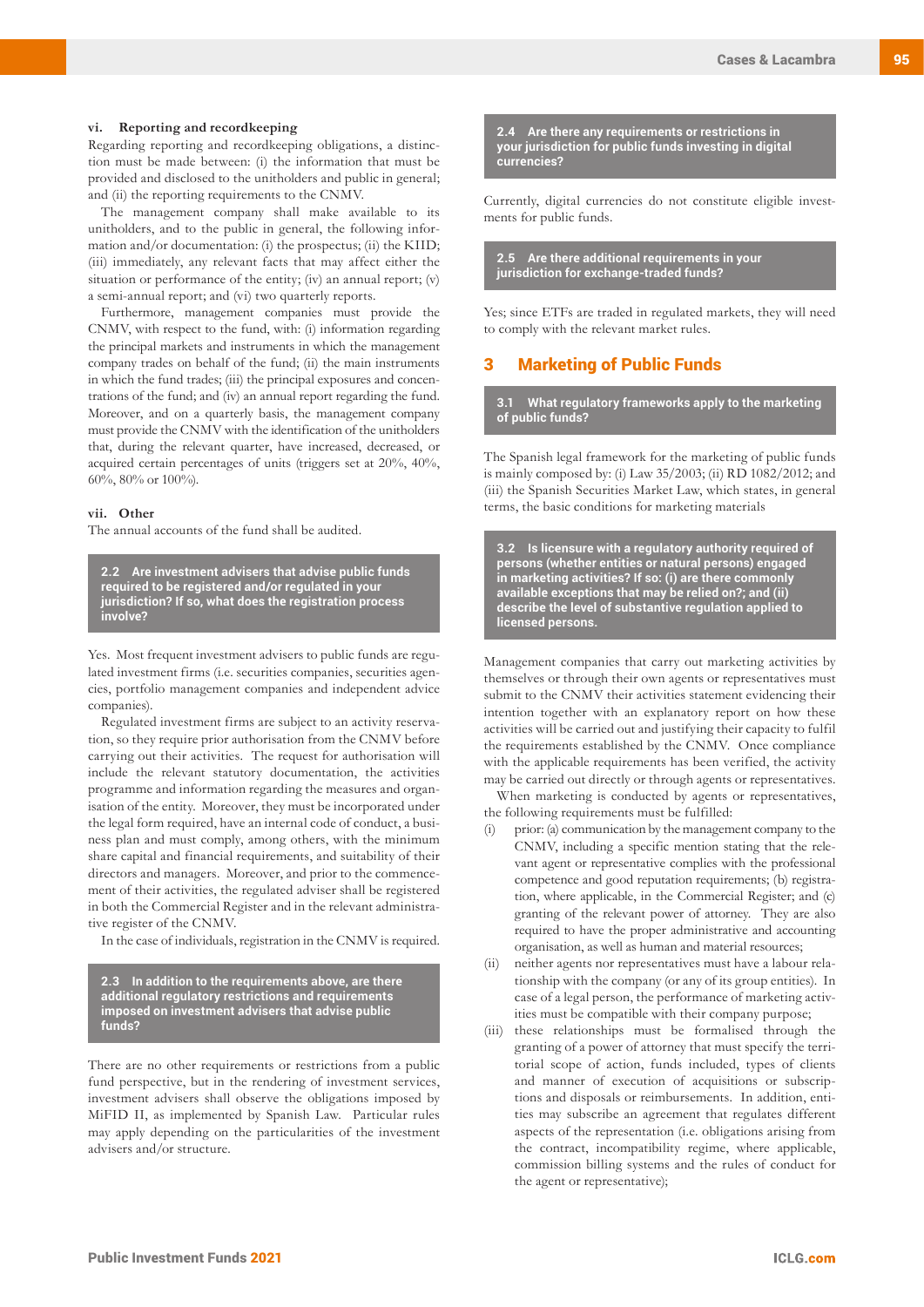- (iv) they cannot carry out their activities through contracted sub-agents or establish any legal relationship creating any personal link with the clients;
- (v) in any of the activities carried out by agents or representatives with clients, they shall clearly identify themselves as representatives of the company; and
- (vi) those agents or representatives of the management company that are legal entities must comply with a minimum share capital requirement.

The management company shall implement the appropriate internal control measures and procedures of the activities performed by its agents or representatives to monitor their transactions and relationships with shareholders and participants. Prior to the formalisation of the power of attorney, the entity shall verify the sufficiency and adequacy of the administrative organisation and means, operating procedures, internal control and accounting and, where appropriate, computer systems that will be used to carry out their activities. In case of a legal person, the verifications must include their economic and financial situation. Therefore, the designation of agents and representatives is subject to successful verification of the aforementioned information.

Any delivery of funds shall be made directly between the management company and the investor, without the funds being able to be, even temporarily, in the possession or in the account of the agent or representative. Under no circumstances may the units of the unitholders be in the possession or deposit of the agents or representatives.

**3.3 What are the main regulatory restrictions and requirements in the following areas, if any, that must be complied with by entities that are involved in marketing public funds?** 

#### **i. Distribution fees or other charges**

Management companies may perceive management fees from the funds. Besides, they may receive subscription and reimbursement fees from the unitholders.

The aforementioned fees may be calculated as a percentage of the fund's assets or performance (or a combination of both) or, as the case may be, the net asset value of the unit, which may not exceed the limits foreseen in the relevant regulations. The prospectus and the KIID must provide for the method of calculation and the maximum limit of the fees, the commissions effectively charged and its beneficiary.

#### **ii. Advertising**

Advertising activities aimed at promoting the subscription or acquisition of units of a fund will be subject to the general rules set forth in the relevant Spanish regulations and statutory provisions (i.e. the information provided shall be reliable and not misleading).

However, it must be noted that any publicity containing an invitation to acquire units of a fund should indicate the existence of both the prospectus and the KIID, including the place and means for obtaining them. This publicity cannot contradict or diminish the importance of the information contained in either the prospectus or the KIID.

#### **iii. Investor suitability**

Public funds can be marketed and distributed to both retail and professional investors.

#### **iv. Custody of investor funds or securities**

Public funds shall have a depositary. Depositaries may be banks, savings banks, credit unions, securities companies and securities agencies, provided they hold the condition, where applicable, of a participating entity in the clearing, settlement and registration systems in the relevant markets in which they will carry out their activities.

The designation of a depositary shall be made by means of a written contract. Furthermore, depositaries shall be authorised by the CNMV and registered in its relevant administrative register.

The depositary must have its registered office or branch, as the case may be, located in Spain, and each institution will have a sole depositary. In general terms, no entity can simultaneously be the manager and the depository of the same entity (except in the cases expressly provided for in the relevant regulations).

Also, the depositary of a fund may delegate to third parties who, in turn, can sub-delegate a custodian function in respect of the assets, provided that such third party complies with all relevant requirements to act as a depositary, and any conditions, including that there is an objective reason that justifies the delegation.

#### **3.4 Are there restrictions on to whom public funds may be marketed or sold?**

Funds can be marketed to both retail and professional investors, with the observance of the relevant applicable statutory requirements.

**3.5 Are there other main areas of regulation that are imposed with respect to the marketing of public funds?**

There are no other areas of regulation imposed regarding the marketing of public funds. However, we recommend carrying out a particular analysis on a case-by-case basis (in particular, where there is any type of link to countries that are not member of the European Union).

#### **Tax Treatment**

**4.1 What are the types of entities that can be public funds in your jurisdiction?**

The entities considered public funds in Spain that are most common are:

- (i) financial funds; and
- (ii) real estate funds.

**4.2 What is the tax treatment of each such entity (both entity-level tax and taxation of investors in respect of allocations of income or distributions, as the case may be)?** 

Public funds are subject to a special tax regime foreseen in the Spanish Corporate Income Tax Act. If certain requirements are met, public funds will be taxed at a special tax rate of 1%.

As regards investors, individual investors will be subject to a 19% to 26% tax rate on the dividends distributed by public funds and the capital gains arising from the transfer of units in public funds. In this regard, Spanish tax-resident individuals will not be taxed on capital gains derived from the redemption or transfer of units in a public fund, provided a subsequent investment in a qualifying fund is made. In this particular case, and if certain conditions are met, the units acquired would have the same acquisition cost as the units redeemed or transferred.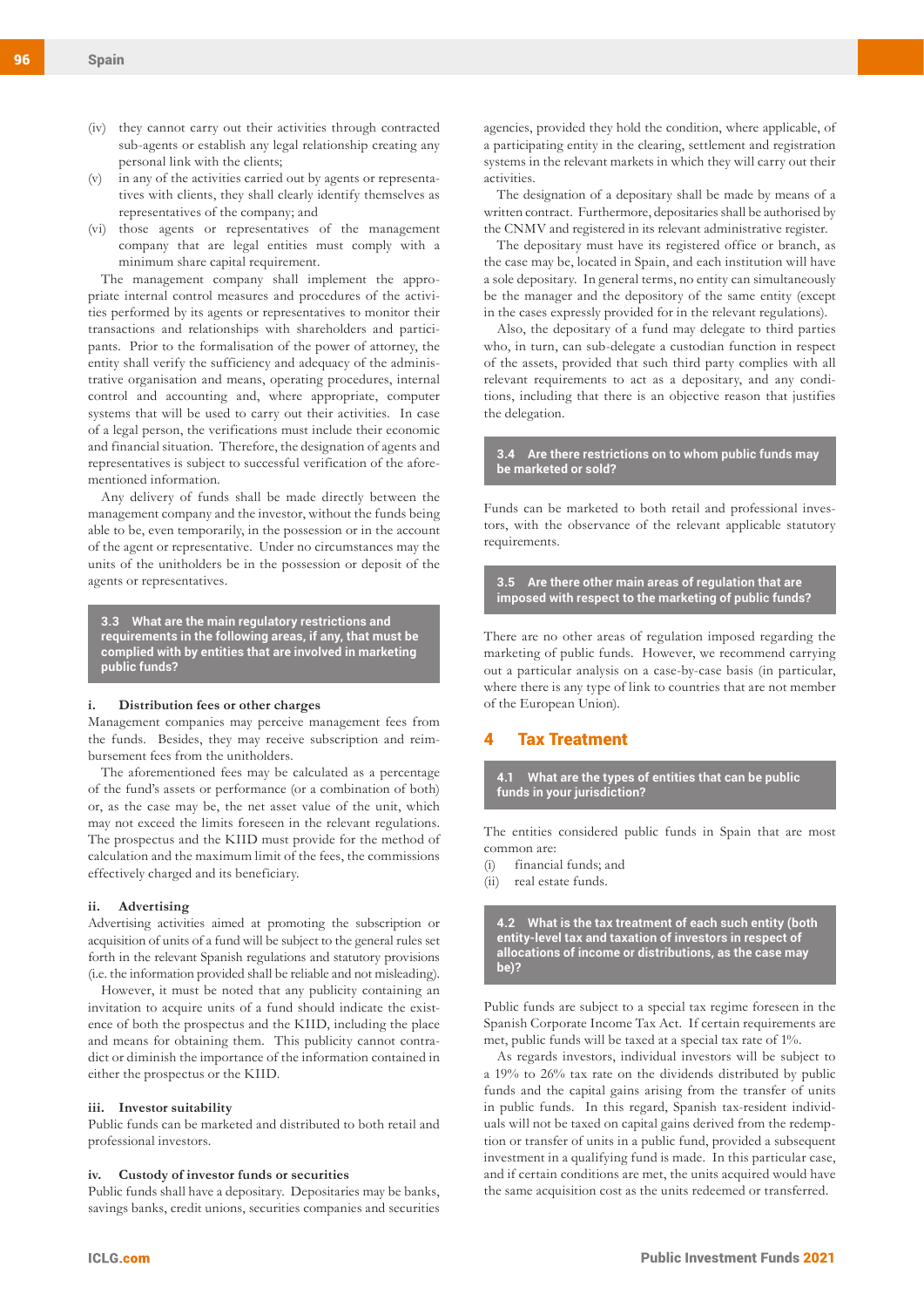Companies will be subject to a 25% tax rate on the dividends received from public funds and capital gains deriving from the transfer of units in public funds. Companies cannot benefit from the unit exemption regime on such dividends or capital gains obtained.

Capital gains and dividends obtained by non-resident investors will be taxed in accordance with the tax treaty in force. However, as a general rule, Spain reserves the right to subject capital gains and dividends to taxation at a 19% tax rate. Notwithstanding, capital gains arising from the transfer of funds obtained by non-resident investors without permanent establishment in Spain and resident in the European Union or the European Economic Area would be exempt if certain requirements are met. Moreover, capital gains arising from the transfer of funds negotiated in a Spanish secondary official stock market obtained by non-resident investors without permanent establishment are exempt from taxation, as long as the state of residence of the investor has a Double Taxation Agreement with an exchange of information clause with Spain in force.

**4.3 If a public fund, or a type of entity that may be a public fund, qualifies for a special tax regime, what are the requirements necessary to permit the entity to qualify for this special tax regime?**

Spanish legislation does not foresee any special tax regime for public funds other than the 1% tax rate. The main requirement of the public fund to qualify for this special tax regime is to have a minimum of 100 participants.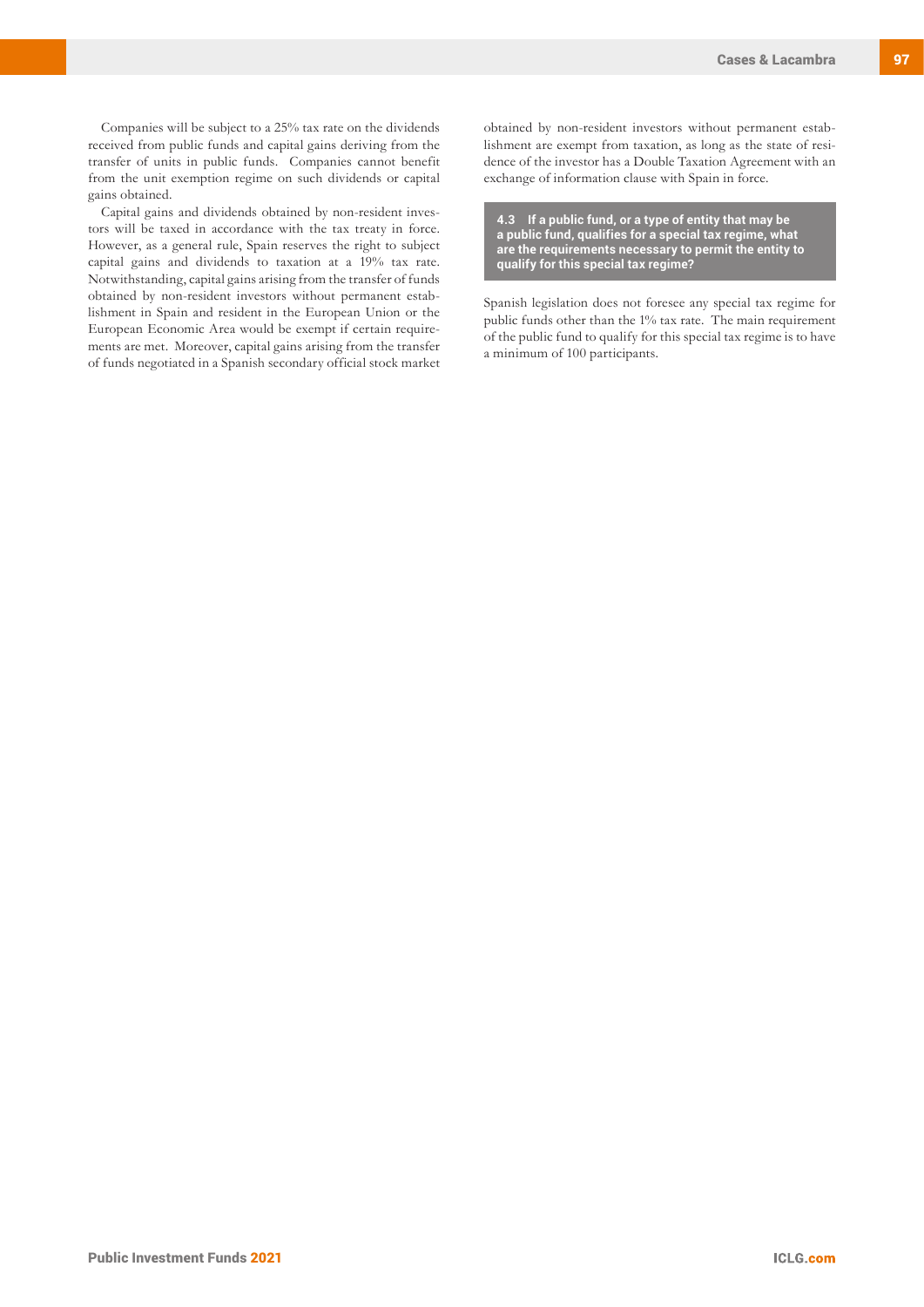

Spain

**Ignacio Ramos** is a Partner at Cases & Lacambra, practising in its Market & Financial Services Group in Spain, where he is based in Madrid. He is specialised in the design of tailor-made solutions in the area of financial markets for companies, institutional investors and financial entities in Spain, Europe and Latin America, including in the context of restructuring and insolvency, covering regulatory, transactional and dispute resolution. Ignacio has experience in all segments of the financial markets, including credit markets, capital markets, insurance markets, collective investment undertakings, AIFs and pension funds, as well as all sectors of the energy spectrum, including renewables, electricity, gas and oil. Ignacio holds a Ph.D. and is an Associate Professor on different areas of law, including financial markets law, and ethics, speaking and publishing regularly on both areas.

**Cases & Lacambra** Paseo de la Castellana 8 28046 Madrid Spain

Tel: +34 91 061 24 50 Email: ignacio.ramos@caseslacambra.com URL: www.caseslacambra.com



**Ignacio Hervás** is an Associate at Cases & Lacambra, practising in its Market & Financial Services Group in Spain. He has experience in restructuring and refinancing operations of financial instruments, advising entities in the securities market, supervision and advice on relations with regulatory authorities to obtain operating licences and registration for the development of the activity of different entities, as well as experience in recurrent advice on AML to different clients (national and international).

**Cases & Lacambra** Paseo de la Castellana 8 28046 Madrid Spain

Tel: +34 91 061 24 50 Email: ignacio.hervas@caseslacambra.com URL: www.caseslacambra.com

Cases & Lacambra is a client-focused international law firm, with a deep commitment to offering the best comprehensive advice in business law. The firm, with offices in Europe and America, has a highly tested track record in complex transactions involving the financial sector, special situations, financial markets regulations, cross-border disputes and transactions with a relevant tax sensibility.

Our advice focuses on providing bespoke solutions to our clients, that include financial institutions, investment services companies, investment funds, family offices, business conglomerates and high-net-worth individuals.

Cases & Lacambra's teams are high-profile, committed to excellence and cross-border oriented.

Cases & Lacambra has offices in the Principality of Andorra, Spain (Barcelona and Madrid) and the United States of America (Miami).

**www.caseslacambra.com**

## **CASES & LACAMBRA**